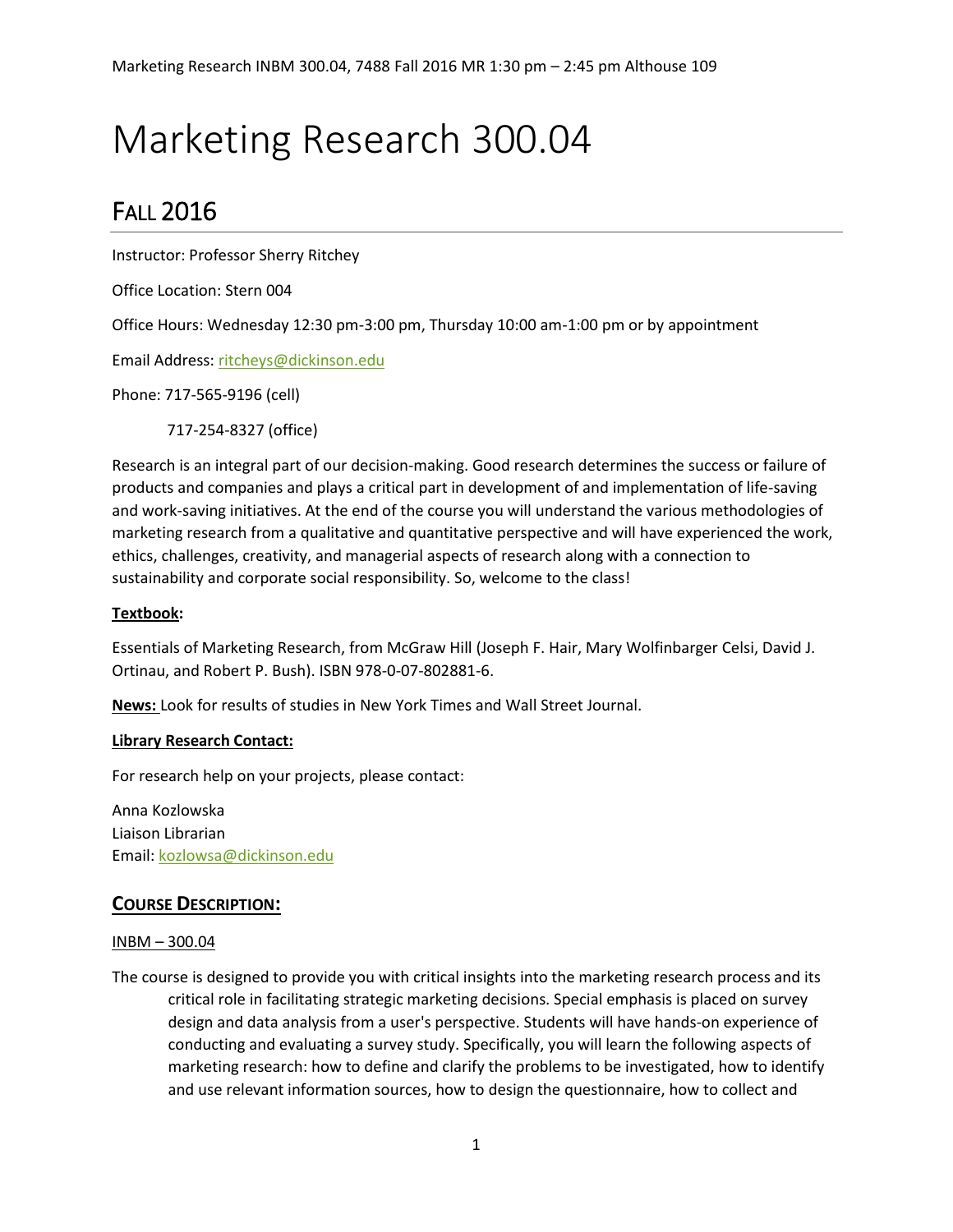analyze the data, how to interpret and present the findings, and how to derive actionable marketing strategies based on the findings. Students need to have both basic statistical training and marketing background to be qualified for enrollment in this course.

#### **COURSE PURPOSE:**

Through readings, lectures, practical application and continual review of research studies, business industry challenges and opportunities, students will be introduced to the vocabulary and principles of the marketing research world.

#### **COURSE OBJECTIVES:**

The objectives of this course are:

- 1. To understand the scope and focus of the marketing research industry.
- 2. To demonstrate how marketing research fits into the marketing planning process.
- 3. To create and explain a market research proposal.
- 4. To recognize the ethical issues associated with marketing research.
- 5. To identify the differences between qualitative and quantitative data.
- 6. To understand the processes of categorizing and coding data to develop theory.
- 7. To understand the role of secondary data in the research process.
- 8. To solve marketing problems using systematic processes.
- 9. To understand the various data collection methods.

#### **COURSE EXPECTATIONS:**

#### **Class Participation:**

Class participation is critical to a learning environment. Be prepared for each class and be a willing participant. A lively discussion promotes understanding and encourages engagement. To be present and vocal are good attributes when in a business environment. Remember that ALL questions are welcomed. It has been stated that for every question asked in a meeting or classroom, the majority of others present were thinking it but did not have the courage to verbalize it. So kudos to all you questioners you will learn much and in the process open the door for others to follow where you lead.

#### **Attendance:**

Students are expected to arrive on time. Attendance will be taken at each class and students will be expected to attend each class. However, you will have two excused absences to be used at your discretion. Your presence is required and will be included in your grade (50 points). Although we are using a text, discussion could come up in class that may be reflected on a test. Students missing a class are required to ask to borrow a classmate's notes and ask the classmate if any assignments were given. In a business setting you would notify those to whom you report when you will be absent. Please afford me the same courtesy.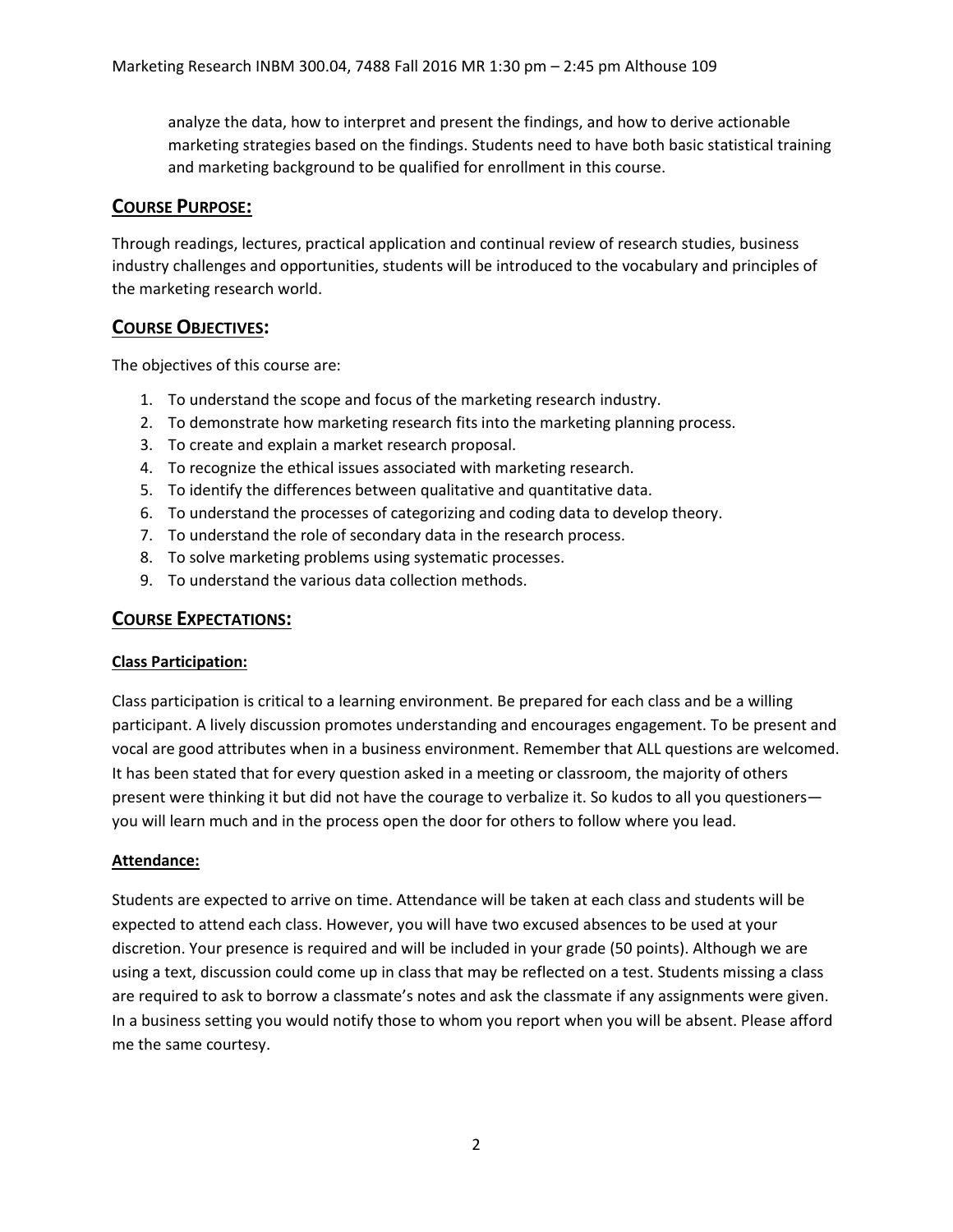#### **Papers:**

Class will require three papers at various stages of study. Please refer to the "Paper" in the syllabus for when they will be due.

All hand-in writing assignments will be double-spaced, no more than five pages, **and** cited. These are assigned so I know if you understand the material. You may hand them in either in class prior to class beginning or post them on Moodle. If you post them on Moodle, they must be posted prior to class time on the date they are due. If they are not received at the time they are due, points will be deducted.

#### **Class Cancellation Policy:**

In case of class cancellation by the instructor due to weather or other conditions, the class will be notified by email at least one hour prior to the start of class.

#### **Exams and Final Exam Policy**

There will be four exams, three projects with a paper due on each, and a final exam. The final exam will be a take home exam. Please note below the point values for each. In addition, you will be given a 10 point exam consisting of 4 multiple choices and one essay question on Chapter 1. These 10 points will be bonus points you may use toward your total point value. The reasoning behind the 10 bonus points is two-fold: for you to experience how I test and to see if you have read Chapter 1.

#### **Procedures for Student Evaluation:**

Grades will be assigned according to total points obtained on four unit examinations, project assignments, hand-in assignments, class participation, and attendance.

Exams – 100 points each (4 exams) 40% of grade

Final Exam—100 points 10% of grade

Team Projects—350 points total (3 projects) 20% of grade

Project 1, Paper 1: 125 points (This project satisfies Sustainability (SCON))

Project 2, Paper 2: 125 points

Project 3, Paper 3: 100 points

Attendance—50 points 5% of grade

Class Participation—100 points 10% of grade

93-100 points—A; 90-92 points A-; 87-89 points—B+; 83-86 points—B; 80-82 points—B-; 77-79 points— C+; 73-76 points—C; 70-72 points—C-; 67-69 points—D+; 63-66 points—D; 60-62 points D-; 59 points and below F.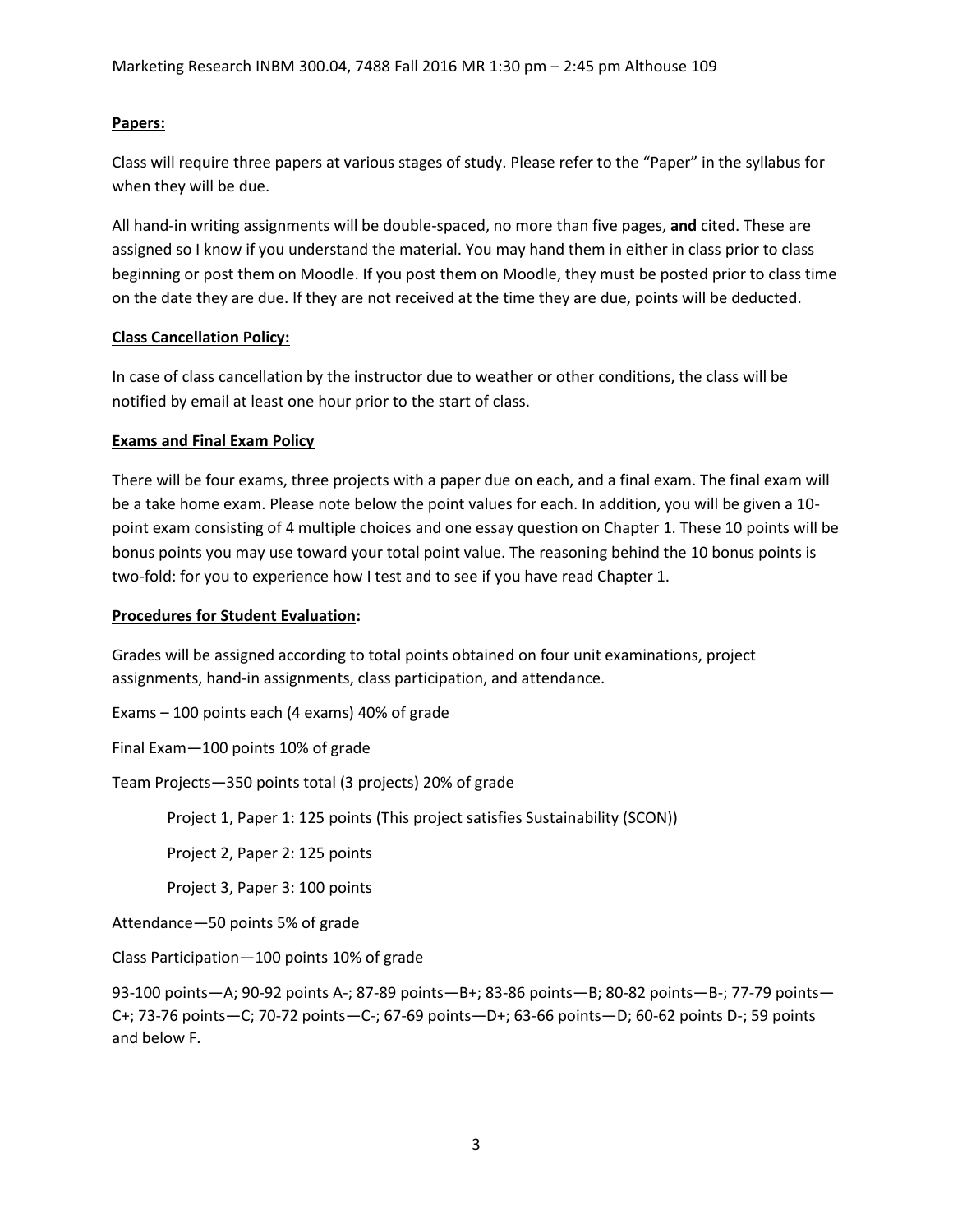#### **Academic Dishonesty**

Academic dishonesty includes plagiarism, cheating on assignments or exams, submission of the same (or substantially the same) paper in more than one course without the prior consent of all instructors concerned, depriving others of necessary academic sources, and sabotaging another student's work. Any act which involves misrepresentation of the student's academic work or that abridges the rights of others to fair academic competition is forbidden. The Dickinson College Student Code of Conduct includes a description of measures that will be taken in cases of academic dishonesty.

I do check for plagiarism, so if you copy or recap something from a website (including Wikipedia) or from a book or magazine without citations give credit where credit is due. Remember, all I have to do is Google the sentence or paragraph. It is far better to give authors their due. You should also know that the determination of plagiarism on your part is not my decision. If I suspect it, I am obligated to submit it to the school administration. If you have a question or concern about citing something, feel free to see me BEFORE you turn in your assignment for a grade.

Please hand in your own work. The purpose of home assignments and/or exams is for you to learn. You may find that studying together and quizzing each other helps, but I expect you to do your own analysis and thinking. Presentations are, of course, a group affair.

#### **Americans with Disabilities Act:**

Dickinson College makes reasonable academic accommodations for students with documented disabilities. Students requesting accommodations must make their request and provide appropriate documentation to the Office of Disability Services (ODS) in Dana Hall, Suite 106. Because classes change every semester, eligible students must obtain a new accommodation letter from Director Marni Jones every semester and review this letter with their professors so the accommodations can be implemented.

The Director of ODS is available by appointment to answer questions and discuss any implementation issues you may have. ODS proctoring is managed by Susan Frommer (717-254-8107 or [proctoring@dickinson.edu\)](mailto:proctoring@dickinson.edu). Address general inquiries to 717-245-1734 or email [disabilityservices@dickinson.edu.](mailto:disabilityservices@dickinson.edu) For more information, go to [www.dickinson.edu/ODS.](http://www.dickinson.edu/ODS)"

#### **Classroom Recording:**

This class, including lectures, classroom discussions and laboratory sessions, may be audio recorded as an accommodation granted by the Office of Disability Services (ODS). If this is the case, the course instructor will inform all members of the class. The course instructor may, for pedagogical and/or assessment purposes, require that you be audio or video recorded during specific course activities. If such activities are a part of this course, this syllabus will indicate the purposes for recording, when recording will occur, how recordings will be used and how long they will be retained. In addition, the instructor will clearly announce to all participants when the recording is starting and when it ends. Audio or video recording of any lecture, classroom discussion, or laboratory session in this course other than for the above purposes is strictly prohibited and may be a violation of Pennsylvania's Wiretapping and Electronic Surveillance law (18 Pa. C.S. Section 5701 et seq).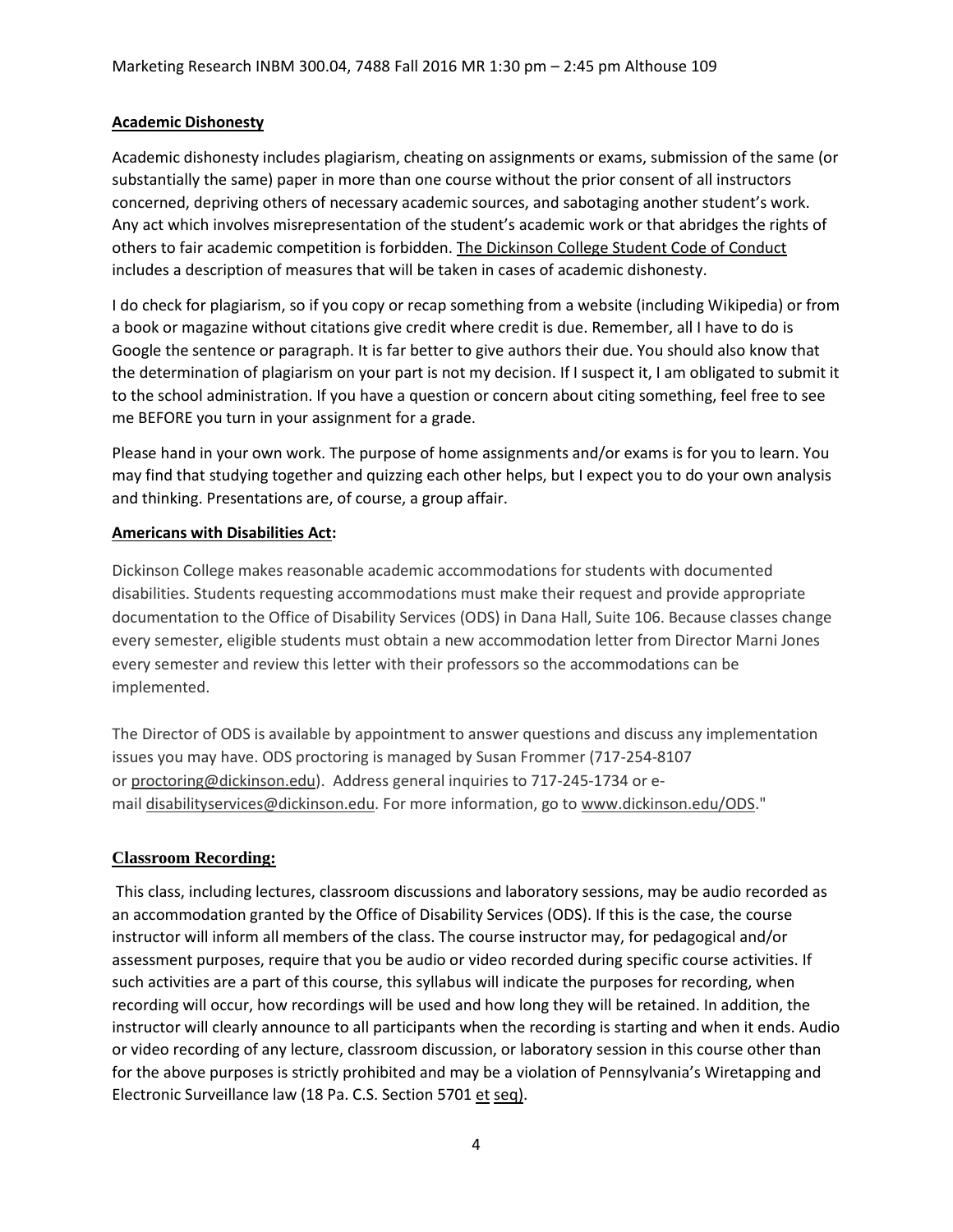## **Assignments:**

All assignments are due on the day listed on the syllabus prior to class. You are required to upload them to Moodle unless you prefer to hand me a hard copy. If you hand me a hard copy, it must be handed in prior to class beginning. Points will be deducted for late assignments.

**The schedule below is subject to change.** Changes may occur due to speaker involvement, additional readings, and good discussions that carry over. It is your responsibility to check for an updated version of this schedule on Moodle.

| <b>2016 DATES</b>                | <b>ASSIGNMENT</b>                                               |
|----------------------------------|-----------------------------------------------------------------|
| August 30                        | Intro, Expectations, Projects.                                  |
|                                  | Chapter 1: Marketing Research for Managerial Decision Making    |
|                                  | Discussion on who makes the decisions.                          |
|                                  | Intro to Santa Fe Grill.                                        |
| September 1                      | Completion of Chapter 1.                                        |
|                                  | Begin creation of Intercept study and write proposal for Heart  |
|                                  | and Soul.                                                       |
|                                  | <b>Lindsay Varner from Greater Carlisle Project</b>             |
| September 5                      | Chapter 8: Designing the Questionnaire                          |
|                                  | <b>Bonus Quiz</b>                                               |
| September 8                      | Practice for Intercept study September 10                       |
| September 10                     | Intercepts fielded for Heart and Soul                           |
| September 12                     | Recap of Intercept study.                                       |
|                                  | Chapter 2: The Marketing Research Process and Proposals         |
|                                  | Santa Fe Grill                                                  |
| September 15                     | Chapter 2: cont'd                                               |
|                                  | Write marketing research proposal for Dickinson Alumni study;   |
|                                  | design screener, develop questionnaire. Schedule Alumni for     |
|                                  | screening.                                                      |
|                                  | Begin analysis of Heart and Soul.                               |
| September 19                     | Chapter 3: Secondary Data, Literature, Reviews, and Hypothesis  |
|                                  | Chapter 4: Exploratory and Observational Research Designs and   |
|                                  | Data Collection Approaches.                                     |
| September 22                     | Continue on Project 2: Focus group study: review screener and   |
|                                  | screen participants, develop moderator's guide.                 |
|                                  | Exam 1, Chapters 1-3                                            |
| September 26                     | Conduct mock moderating.                                        |
| Paper 1 due prior to class start | Paper 1 due 5 pages                                             |
| September 29                     | Guest Speaker: Glenn Kessler, President HCD Research to speak   |
|                                  | on Neuromarketing                                               |
| October 1                        | Bartlett Office. 9:00 am-10:30 am and 10:30 am to Noon          |
| October <sub>6</sub>             | <b>Chapter 5: Descriptive and Causal Research Designs</b>       |
|                                  | Review status of analysis for Heart and Soul and begin analysis |
|                                  | on Focus Group study.                                           |
| October 10                       | Chapter 6: Sampling: Theory and methods                         |
|                                  | Exam 2, Chapters 4 and 5                                        |